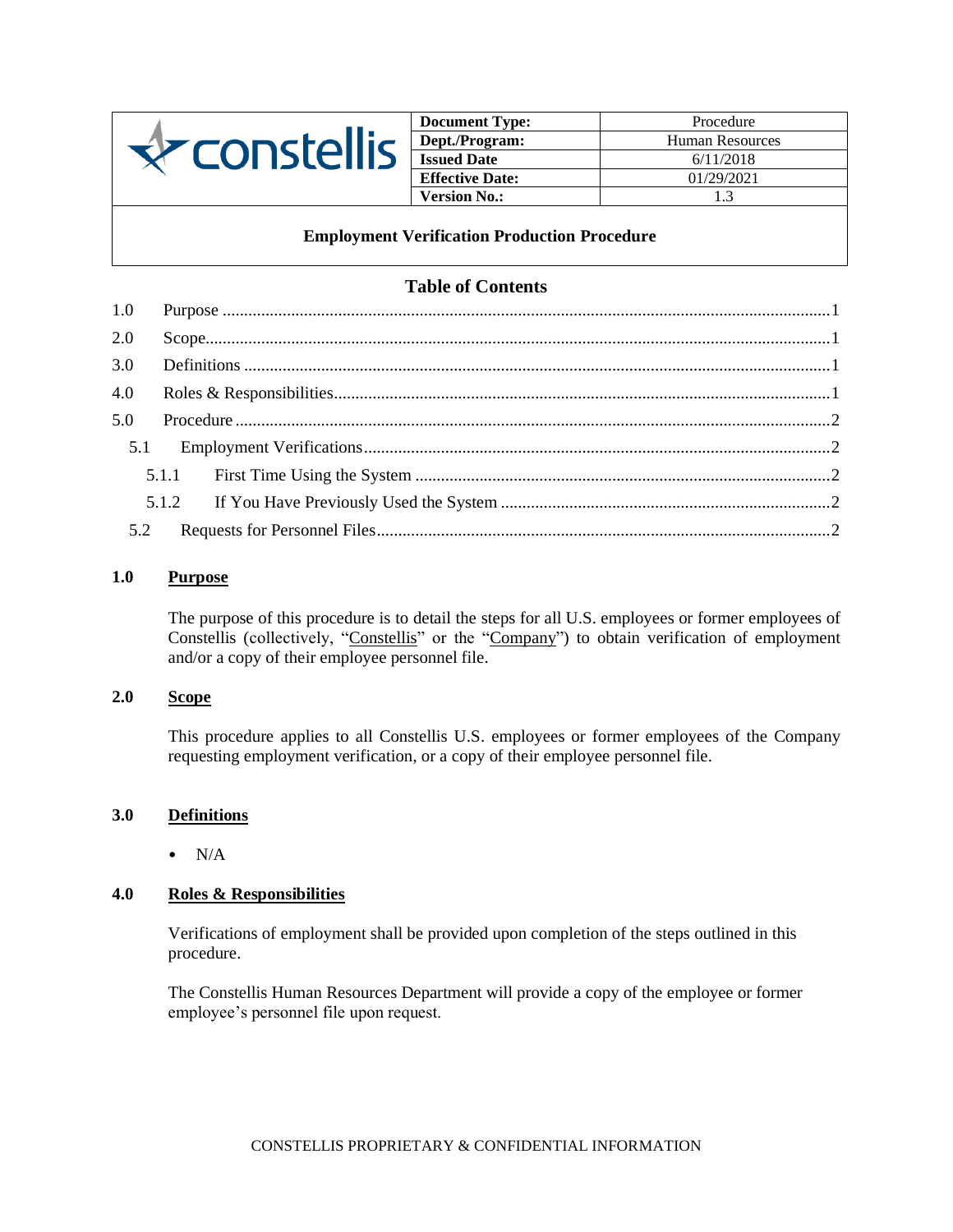### <span id="page-1-1"></span><span id="page-1-0"></span>**5.0 Procedure**

#### **5.1** Employment Verifications

Constellis U**.**S**.** personnel should direct the inquiring party for employment verifications to **Equifax/The Work Number** an online system available 24 hours a day, 7 days a week.

### 5.1.1 First Time Using the System

<span id="page-1-2"></span>If this is the employee's new first time accessing The Work Number, the employee should follow the steps below:

- 1. Enter the following link in your browser: [https://www.theworknumber.com](https://www.theworknumber.com/)
- 2. Click "Sign Up" in the upper right corner of the home page.
- 3. Click "I'm an Individual".
- 4. Click "View My Data".
- 5. Enter the appropriate company code at the Find your Employer search bar
	- 104140 Constellis Management Group
	- $\blacksquare$  12765 Centerra
- 6. Click on the Company name
- 7. Click Select Employer
- 8. If you are a new user, continue to "Register Now!" and follow :

Enter required information for registration process to include:

- o First Name, Last Name, Social Security Number, Birthdate
- o Create User ID:
- o Create Password:
- <span id="page-1-3"></span>5.1.2 If You Have Previously Used the System
	- 1. Enter the following link in your browser: [https://www.theworknumber.com](https://www.theworknumber.com/)
	- 2. Click "Log In".
	- 3. Enter your User ID and password.

For questions or additional information, please contact:

- The Work Number Client Service Center
	- $-1-800-367-5690$
	- 1-800-424-0253 TTY- Hearing Impaired
- Human Resources
	- [HR@constellis.com](mailto:HR@constellis.com)
	- 866-502-4567 (follow prompts)
- <span id="page-1-4"></span>**5.2** Requests for Personnel Files

Request for personnel files should be submitted to the Human Resources Department at [HR@Constellis.com.](mailto:HR@Constellis.com) Upon written request, the HR representative may provide a copy of the Intellectual Property Agreement or equivalent document as executed by the employee.